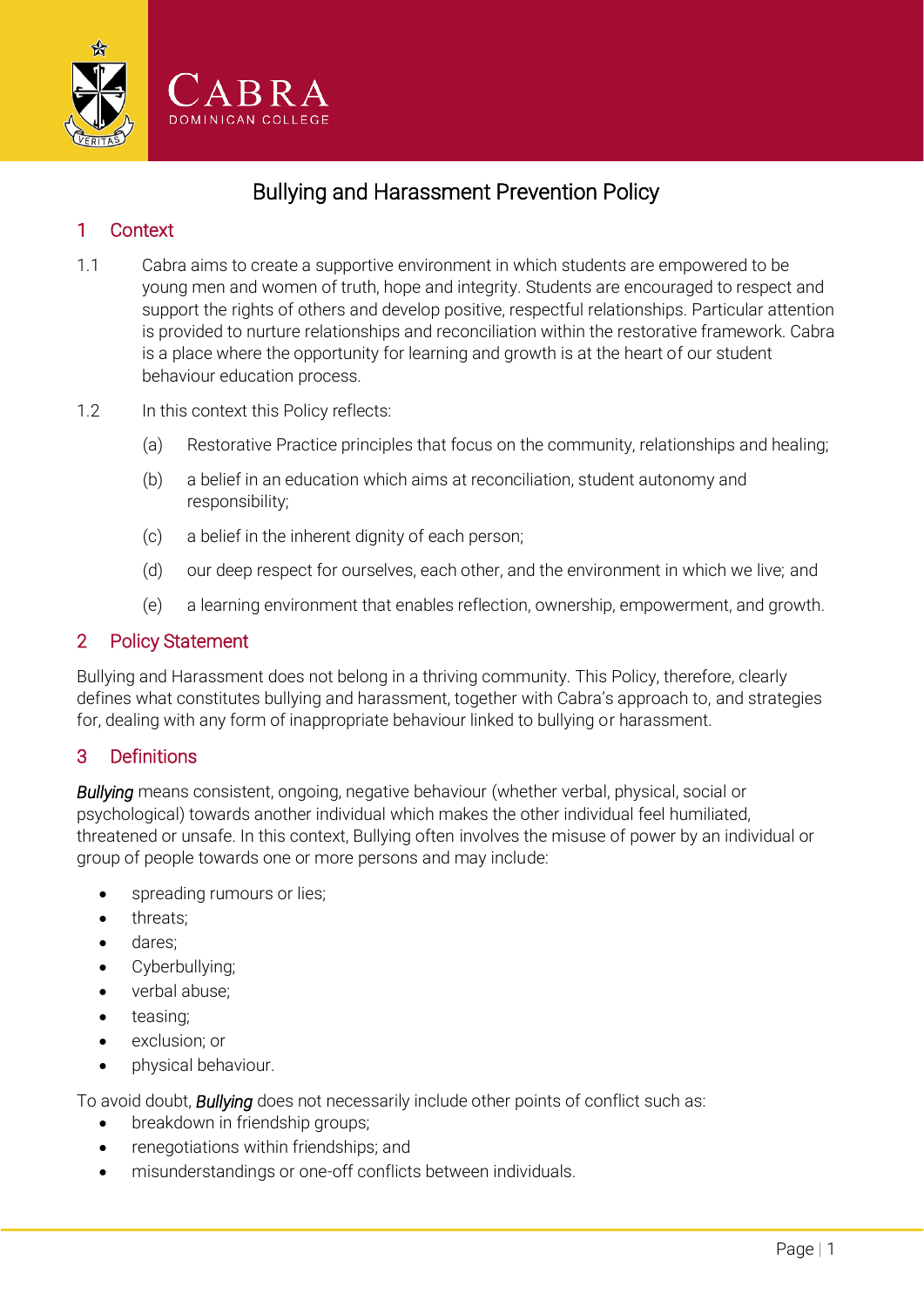

*Cyberbullying* is 'the use of technology to bully a person with the intent to hurt or intimidate them' (esafety.gov.au, 2021). Cyberbullying can include, but is not limited to:

- Harassing, Bullying or and threatening others using any form of technology;
- sending or forwarding nasty or abusive text messages, instant messages, social media messages or repeated prank phone calls;
- humiliating others online
- sending or forwarding on sexually explicit images ('sexting');
- using a person's screen name or otherwise imitating other's online;
- using a person's password to access their account and then pretend to be them;
- creating fake accounts to trick someone or humiliate them
- intentionally excluding others online.
- spreading nasty online gossip and chat

(McLean, 2014; eSafety.gov.au, 2021)

*Harassment* is unwelcome and persistent behaviour towards another person that intends to trouble, annoy, or offend, and covers a wide-range of behaviours of an offensive nature.

*Restorative Practice* means the strategy or framework which focuses on relationships and attempts to "repair the harm that has been caused … through the active involvement of all stakeholders … in discussing what happened and deciding on the appropriate outcomes" (Sumner, Silverman, & Frampton, 2010; Morrison, Blood and Thorsborne, 2005).

#### 4 Scope

- 4.1 This policy applies to all students.
- 4.2 Staff working within or for Cabra Dominican College and parents and caregivers will support this policy.

## 5 Principles

- 5.1 All members of our community have an equal right:
	- (a) to be treated fairly;
	- (b) to feel safe and secure;
	- (c) to actualise their potential;
	- (d) to feel valued, accepted and cared for as a unique individual; and
	- (e) to have their property respected.
- 5.2 Cabra will take an educative approach to Bullying prevention, ensuring that preventative education is a part of the College's Pastoral Care curriculum.
- 5.3 Where a student considers that they are a victim of Bullying or Harassment, the student or their parent/caregiver should notify that student's House Leader or another Cabra staff member as soon as practicable.
- 5.4 All allegations of Bullying or Harassment will be responded to in keeping with the "Process for Dealing with Allegations of Bullying or Harassment", set out in the Student Handbook.
- 5.5 Responding to Bullying and Harassment is taken against the background of Restorative Practice, seeking to empower the victim and restore relationships. The response will be tailored to the individual circumstances of each case and will be informed by best-practice.